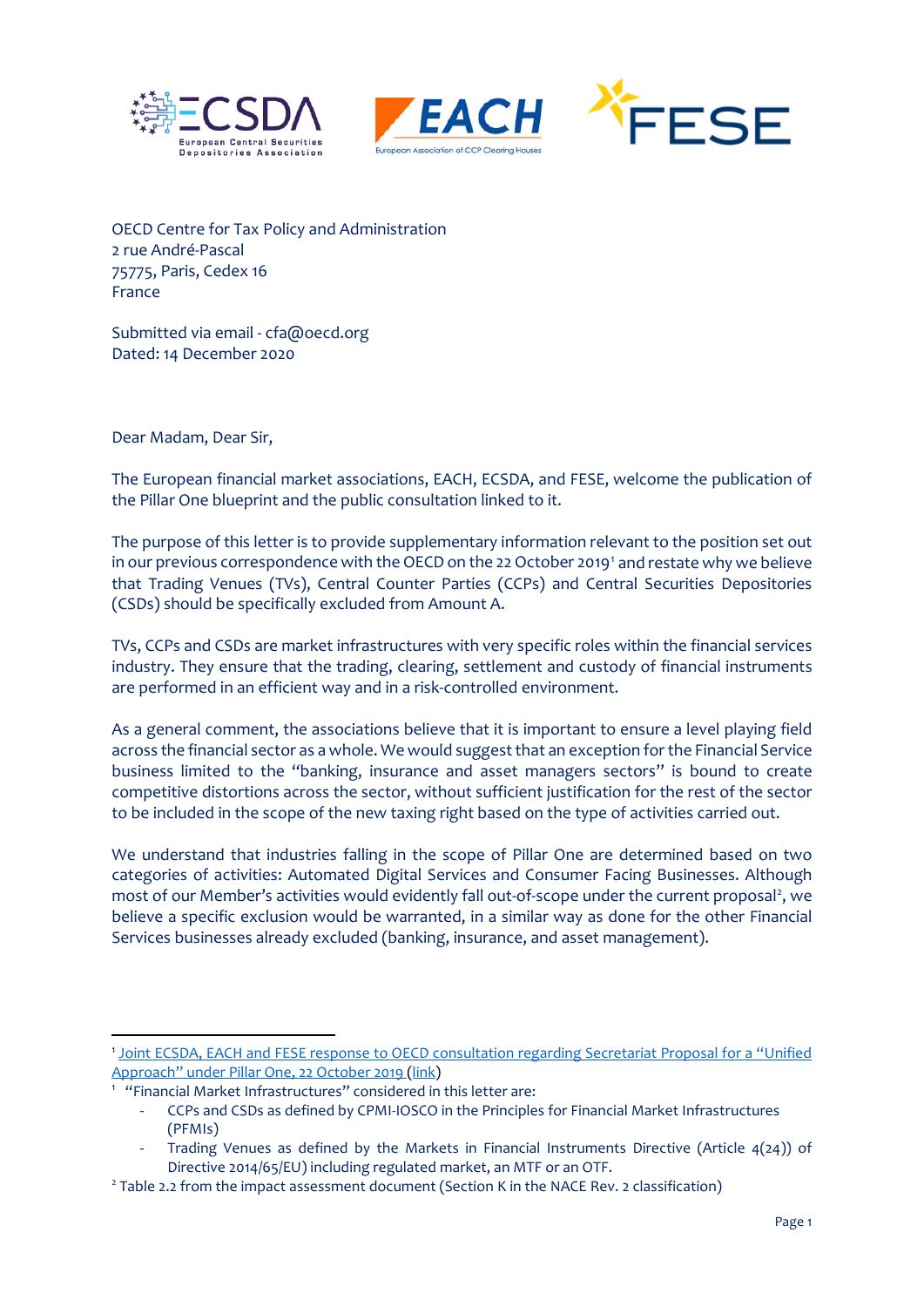





Please find below the rationale, following the reasoning presented in the blueprint, for which we believe Trading Venues, Central Counterparties and Central Securities Depository should be excluded.

# **Consumer Facing Businesses (CFB)**

Market infrastructures performing trading, clearing and settlement are not consumer-facing entities but wholesale financial institutions. Our Member's clients are almost exclusively composed of legal entities, with a great majority of them being regulated as financial institutions (and excluded under the Pillar One current blueprint proposal).

The profile of our client base is very concentrated on financial institutions due to our service offering but also due to regulatory restrictions in terms of the client profile that can be accepted as participants.

Trading Venues, CCPs and CSDs operate under dedicated global and European legislation which addresses the trading and post-trading layers of financial markets. The legislative texts applicable to our industries are, *inter alia*, the Markets in Financial Instruments Directive (MiFID) for Trading Venues, the European Market Infrastructure Regulation (EMIR) for CCPs, and the Central Securities Depositories Regulation (CSDR) for CSDs. These legislative texts impose strict requirements on the profile of participants that can be accepted by the market infrastructures, which very often excludes *de facto* natural persons. In addition, several CSDs and CCPs are currently authorised to operate as financial institutions subject to further prudential regulatory obligations. Therefore, the trading, clearing and settlement landscape is subject to robust non-tax regulations consistent with recognised industry standards. Due regard should be given to the constraints those regulations impose upon them and the potential unintended effects that Pillar One might have. Further, there is potential for a clash between the way that Amount A works and the objectives of such non-tax regulatory regimes, as rightfully recognised under point 127.

At the global level, CCPs and CSDs follow the globally applicable CPMI-IOSCO Principle for Financial Market Infrastructures, from which are derived the EU regulations EMIR and CSDR.

## **Automated Digital Services (ADS)**

Digital functionality is widely used in each of the market infrastructures' sector. Nevertheless, it is generally used to automate what people used to do, whether in conducting their legacy activities or in risk-management functions. The purpose of the digital transition performed by Trading Venues, CCPs and CSDs over the last 50 years was primarily aiming at reducing risk, enhancing standardisation and increasing efficiency for market participants. This is the case when, for example, the processing of financial securities along the different stages of the value chain changed from a physical form to an electronic and digital form; or when an electronic router started to handle trading orders. Over this period, the core services performed by trading venues, CCPs and CSDs did not fundamentally change.

As for other financial services listed in Pillar One, the grounds for the exemption of the scope according to which "human intervention and judgement is normally a feature of the use of digital functionality in FS business" also holds true for trading, clearing and settlement services. Indeed,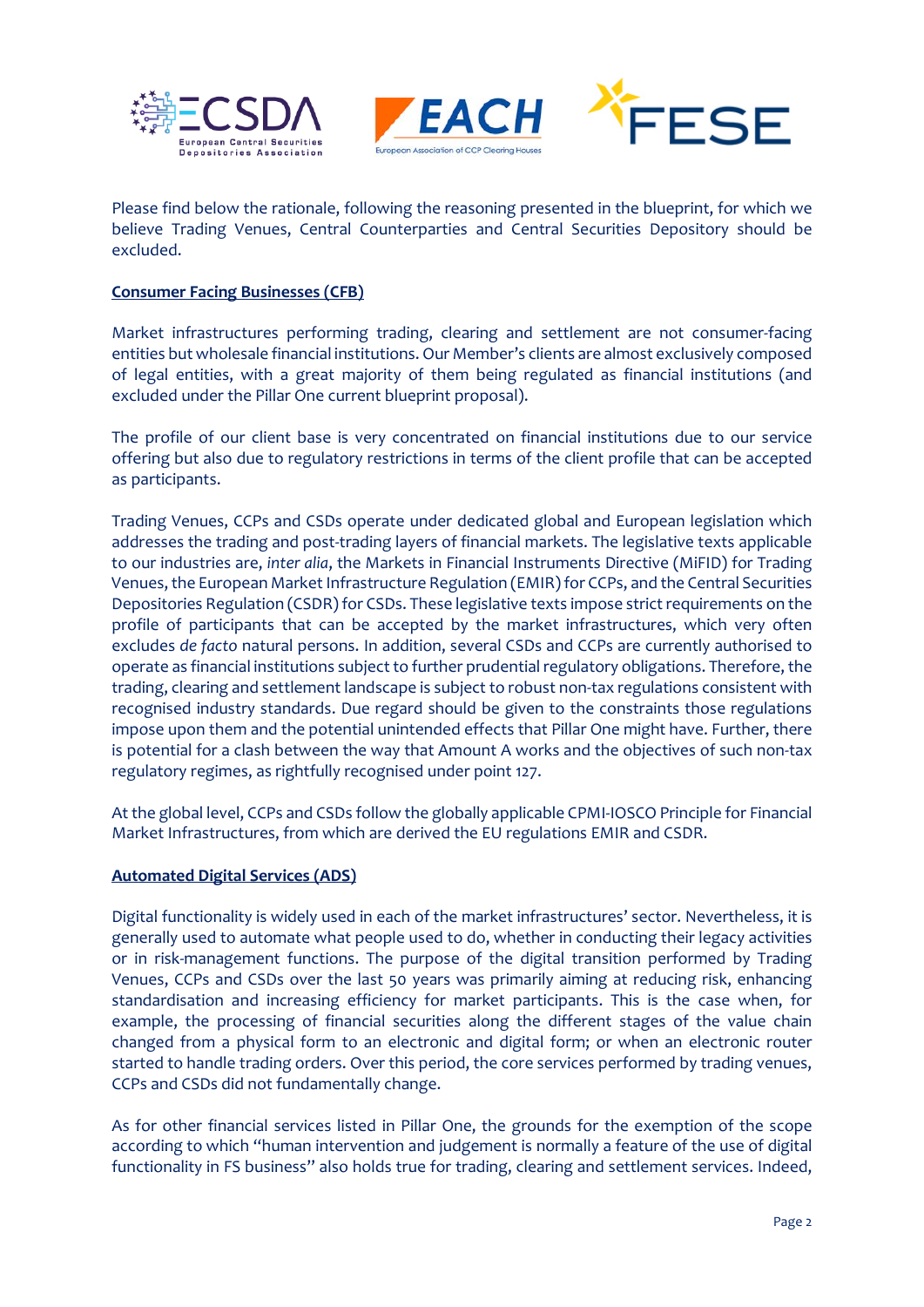





human intervention remains a critical feature throughout the lifecycle of a security, when issued, transacted, settled or held in custody (e.g. order confirmation, corporate action processing, reconciliation, etc.)

For these reasons, market infrastructures should not generally involve business defined in the positive list of ADS business, for the purposes of the new taxing right.

We welcome any further discussion, and in this respect, ECSDA, EACH and FESE remain available for potential clarifications if needed.

**Signatories** 

---------------------------------- ---------------------------------- --------------------------------

Secretary-General Secretary General Director General Secretary General Director General ECSDA EACH EACH FESE



Anna Kulik Rafael Plata Rainer Riess



### *About ECSDA*

*The European Central Securities Depositories Association (ECSDA) represents 40 Central Securities Depositories (CSDs) in Europe, operating in 40 countries. Asregulated financial market infrastructures, CSDs play a vital role in supporting safe and efficient securities transactions, both domestic and cross-border.* 

*ECSDA is registered in the European Union Transparency Register: 92773882668-44.*

*The list of ECSDA members is available on www.ecsda.eu/members/list-of-members* 

*If you have any questions, please contact ECSDA Secretariat at info@ecsda.eu or +32 (0)2 230 99 01. ECSDA's Members are:*

- *AIX CSD, Kazakhstan*
- *ATHEXCSD, Greece*
- *CDCP SR, Slovakia*
- *Central Depository AD, Bulgaria*
- *Clearstream Banking AG, Germany*
- *Clearstream International, Luxembourg*
- *CRHoV, Serbia*
- *CRHoV RS, Bosnia Herzegovina*
- *CSD & CC Montenegro*
- *CSD AD Skopje, North Macedonia*
- *CSD Prague, Czech Republic*
- *CSE, Cyprus*
- *Depozitarul Central, Romania*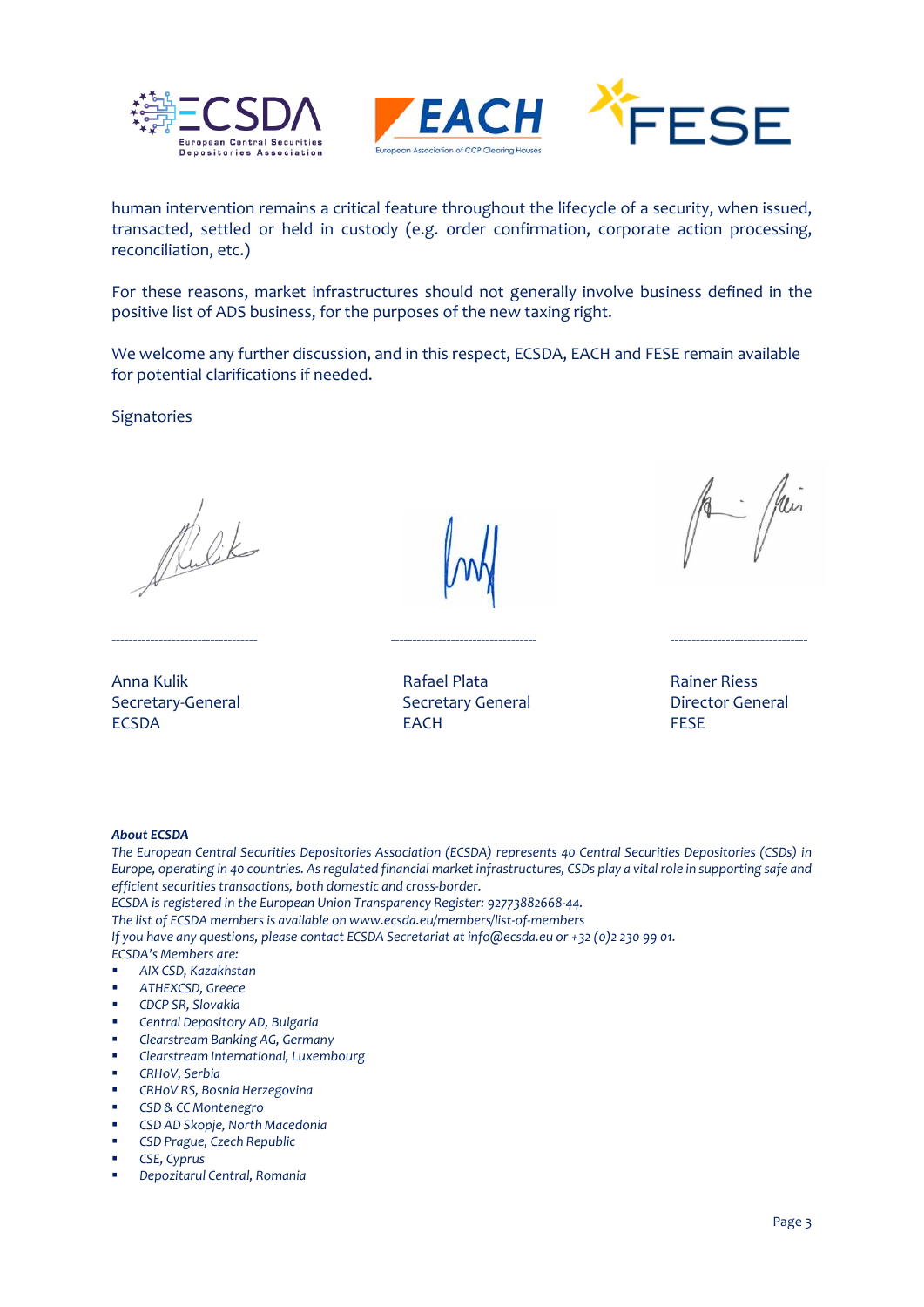





- *Euroclear Bank, Belgium*
- *Euroclear Belgium*
- *Euroclear Finland*
- *Euroclear France*
- *Euroclear Nederland*
- *Euroclear Sweden*
- *Euroclear UK & Ireland*
- *Euronext VPS, Norway*
- *Iberclear, Spain*
- *ID2S, France*
- *Interbolsa, Portugal*
- *KACD, Kazakhstan*
- *KDD, Slovenia*
- *KDPW, Poland*
- *Keler Ltd., Hungary*
- *LuxCSD, Luxembourg*
- *MSE, Malta*
- *MKK, Turkey*
- *Monte Titoli, Italy*
- *Nasdaq CSD SE (Latvia, Estonia, Lithuania, Iceland)*
- *NSD, Russia*
- *NDU, Ukraine*
- *OeKB CSD GmbH, Austria*
- *RVP Bosnia Herzegovina*
- *SIX SIS Ltd., Switzerland*
- *SKDD, Croatia*
- *VP Securities, Denmark*

### *About EACH*

*The European Association of CCP Clearing Houses (EACH) represents the interests of Central Counterparties Clearing Houses (CCPs) in Europe since 1992. EACH currently has 20 members from 15 different European countries and is registered in the European Union Transparency Register with number 36897011311-96.* 

*The list of EACH members is available on www.eachccp.eu/members/* 

*If you have any questions on EACH, please contact EACH Secretariat at info@eachccp.eu or +32(0)22061260.*

*EACH's Members are:*

- *[Athex Clear S.A.](http://www.helex.gr/clearing-athex-clear)*
- *[BME Clearing S.A.](http://www.bmeclearing.es/?id=ing)*
- *[CC&G \(Cassa di Compensazione e Garanzia S.p.A.\)](http://www.lseg.com/areas-expertise/post-trade-services/ccp-services/ccg)*
- *[CCP Austria](http://www.ccpa.at/)*
- *[CCP NCC](http://www.nkcbank.com/viewCatalog.do?menuKey=36)*
- *[ECC \(European Commodity Clearing AG\)](http://www.ecc.de/ecc-en/)*
- *[Eurex Clearing](http://www.eurexclearing.com/clearing-en/)*
- *[EuroCCP \(European Central Counterparty N.V.\)](https://euroccp.com/)*
- *[ICE Clear Europe](https://www.theice.com/clear-europe)*
- *[IRGiT](http://www.irgit.pl/en/)*
- *[KDPW\\_CCP S.A.](http://www.kdpwccp.pl/en/Pages/Home_ccp_en.aspx)*
- *[KELER CCP](https://english.kelerkszf.hu/)*
- *[LCH Ltd](http://www.lchclearnet.com/members-clients/members)*
- *[LCH S.A.](http://www.lchclearnet.com/members-clients/members)*
- *[LME Clear](https://www.lme.com/LME-Clear/Technology/Reports/CPMI-IOSCO-Disclosure)*
- *[Nasdaq Clearing](http://www.nasdaqomx.com/transactions/posttrade/clearing/europeanclearing)*
- *[OMIClear](http://www.omiclear.pt/)*
- *[SIX x-clear AG](http://www.six-securities-services.com/en/home/clearing.html)*
- *[Takasbank](https://www.takasbank.com.tr/en/Pages/MainPage.aspx)*